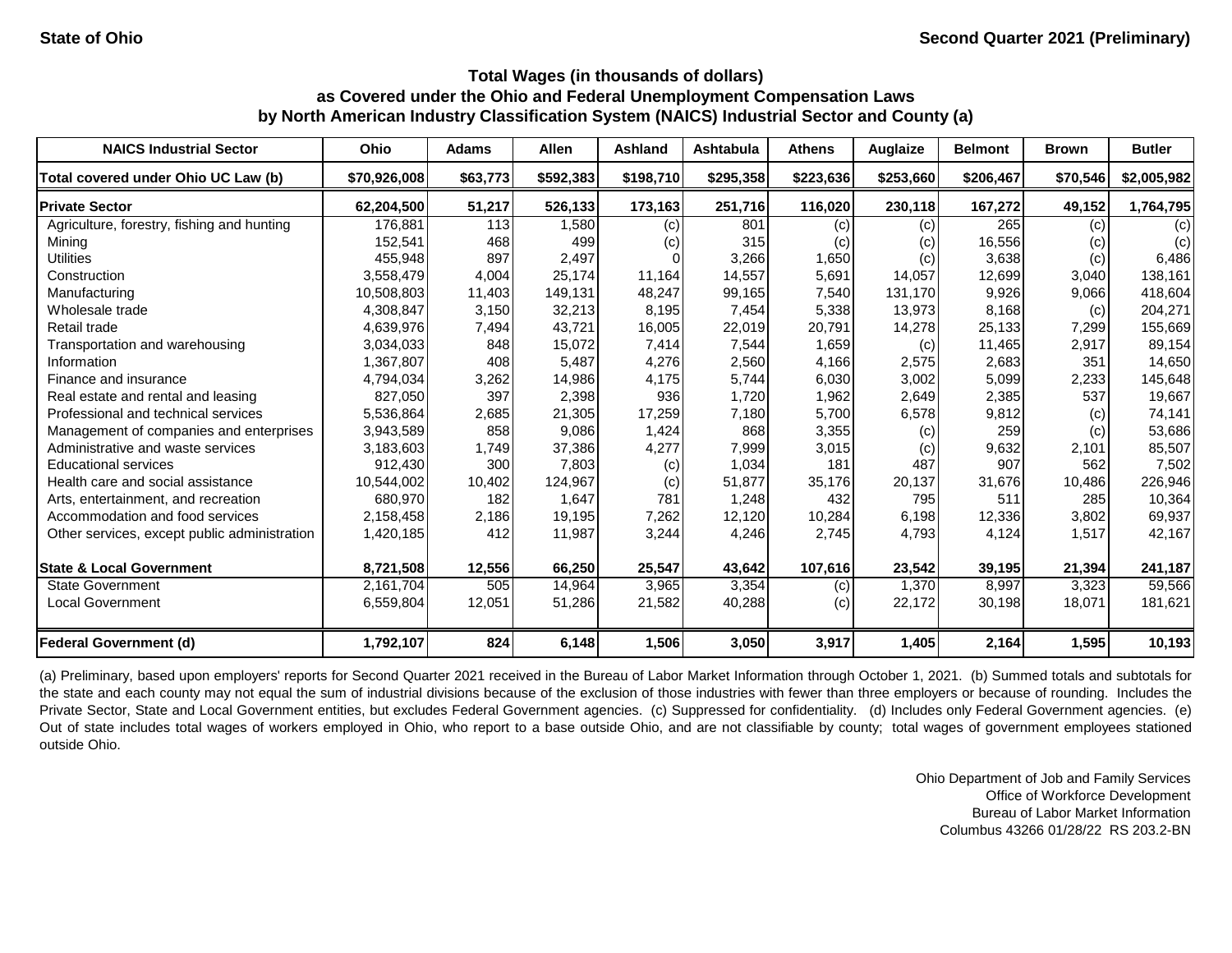| <b>NAICS Industrial Sector</b>               | Carroll  | Champaign | <b>Clark</b> | <b>Clermont</b> | <b>Clinton</b> | Columbiana | Coshocton | Crawford | Cuyahoga               | <b>Darke</b> |
|----------------------------------------------|----------|-----------|--------------|-----------------|----------------|------------|-----------|----------|------------------------|--------------|
| Total covered under Ohio UC Law (b)          | \$58,460 | \$111,472 | \$514,971    | \$718,089       | \$235,642      | \$296,626  | \$95,428  |          | \$135,051 \$10,520,482 | \$189,766    |
| <b>Private Sector</b>                        | 48,339   | 91,914    | 443,272      | 628,912         | 211,348        | 250,972    | 80,390    | 115,001  | 9,435,392              | 166,882      |
| Agriculture, forestry, fishing and hunting   | (c)      | (c)       | 5,658        | (c)             | (c)            | 1,437      | 633       | (c)      | 3.061                  | (c)          |
| Mining                                       | (c)      | (c)       | 1,711        | (c)             | (c)            | 1,646      | 720       | (c)      | 5,990                  | (c)          |
| <b>Utilities</b>                             | (c)      | (c)       | (c)          | 7,951           | (c)            | (c)        | 1,356     | (c)      | 33,513                 | 1,186        |
| Construction                                 | 4,826    | 2,250     | 14,424       | 47,729          | 4,949          | 24,856     | 4,521     | 4,650    | 368,227                | 9,892        |
| Manufacturing                                | 12,011   | 50,144    | 86,803       | 92,873          | 50,846         | 69,980     | 36,514    | 28,735   | 1,067,317              | 58,836       |
| Wholesale trade                              | (c)      | (c)       | (c)          | 34,703          | (c)            | (c)        | 1,756     | 4,780    | 618,697                | 9,299        |
| Retail trade                                 | 6,933    | 7,028     | 36,642       | 84,567          | 12,680         | 26,869     | 8,425     | 10,644   | 494,010                | 14,196       |
| Transportation and warehousing               | 5,938    | 2,798     | 32,042       | 38,543          | 72,881         | 15,264     | 2,572     | (c)      | 390,577                | 14,722       |
| Information                                  | 714      | 494       | 1,542        | 30,371          | 7,847          | 2,375      | 399       | 343      | 222,618                | 616          |
| Finance and insurance                        | 719      | 2,086     | 30,077       | 52,981          | 3,910          | 6,134      | 2,374     | 10,830   | 1,008,144              | 7,156        |
| Real estate and rental and leasing           | 725      | 760       | 3,887        | 11,547          | 1,457          | 2,018      | 325       | 449      | 166,485                | 899          |
| Professional and technical services          | (c)      | 4,348     | 10,488       | 45,602          | 4,233          | 8,313      | (c)       | (c)      | 1,008,201              | 6,123        |
| Management of companies and enterprises      | (c)      | (c)       | 39,656       | 10,854          | 4,408          | 2,945      | (c)       | (c)      | 673,701                | 222          |
| Administrative and waste services            | 1,426    | (c)       | 29,639       | 44,485          | 1,878          | 11,621     | 1,637     | 4,655    | 500,212                | 6,226        |
| <b>Educational services</b>                  | (c)      | 117       | 7,020        | 3,537           | 2,801          | 1,046      | 519       | (c)      | 209,786                | 386          |
| Health care and social assistance            | (c)      | 9,604     | 82,585       | 65,391          | 16,878         | 44,351     | 13,158    | (c)      | 2,003,824              | 22,883       |
| Arts, entertainment, and recreation          | 409      | 502       | 1,870        | 4,807           | 1,081          | 708        | 576       | 172      | 183,063                | 870          |
| Accommodation and food services              | 1,772    | 2,486     | 18,772       | 32,896          | 5,305          | 9,662      | 2,380     | 4,537    | 265,085                | 4,045        |
| Other services, except public administration | 904      | 1,896     | 13,652       | 18,500          | 2,674          | 8,524      | 1,322     | 1,998    | 212,881                | 2,762        |
| <b>State &amp; Local Government</b>          | 10,121   | 19,558    | 71,699       | 89,177          | 24,294         | 45,654     | 15,038    | 20,050   | 1,085,090              | 22,884       |
| <b>State Government</b>                      | 466      | 703       | 2,620        | 8.663           | 2,044          | 3,505      | 538       | 1.873    | 73,392                 | 637          |
| <b>Local Government</b>                      | 9,655    | 18,855    | 69,079       | 80,514          | 22,250         | 42,149     | 14,500    | 18,177   | 1,011,698              | 22,247       |
| <b>Federal Government (d)</b>                | 630      | 926       | 8,038        | 7,539           | 2,385          | 11,443     | 1,204     | 1,115    | 365,006                | 1,521        |

(a) Preliminary, based upon employers' reports for Second Quarter 2021 received in the Bureau of Labor Market Information through October 1, 2021. (b) Summed totals and subtotals for the state and each county may not equal the sum of industrial divisions because of the exclusion of those industries with fewer than three employers or because of rounding. Includes the Private Sector, State and Local Government entities, but excludes Federal Government agencies. (c) Suppressed for confidentiality. (d) Includes only Federal Government agencies. (e) Out of state includes total wages of workers employed in Ohio, who report to a base outside Ohio, and are not classifiable by county; total wages of government employees stationed outside Ohio.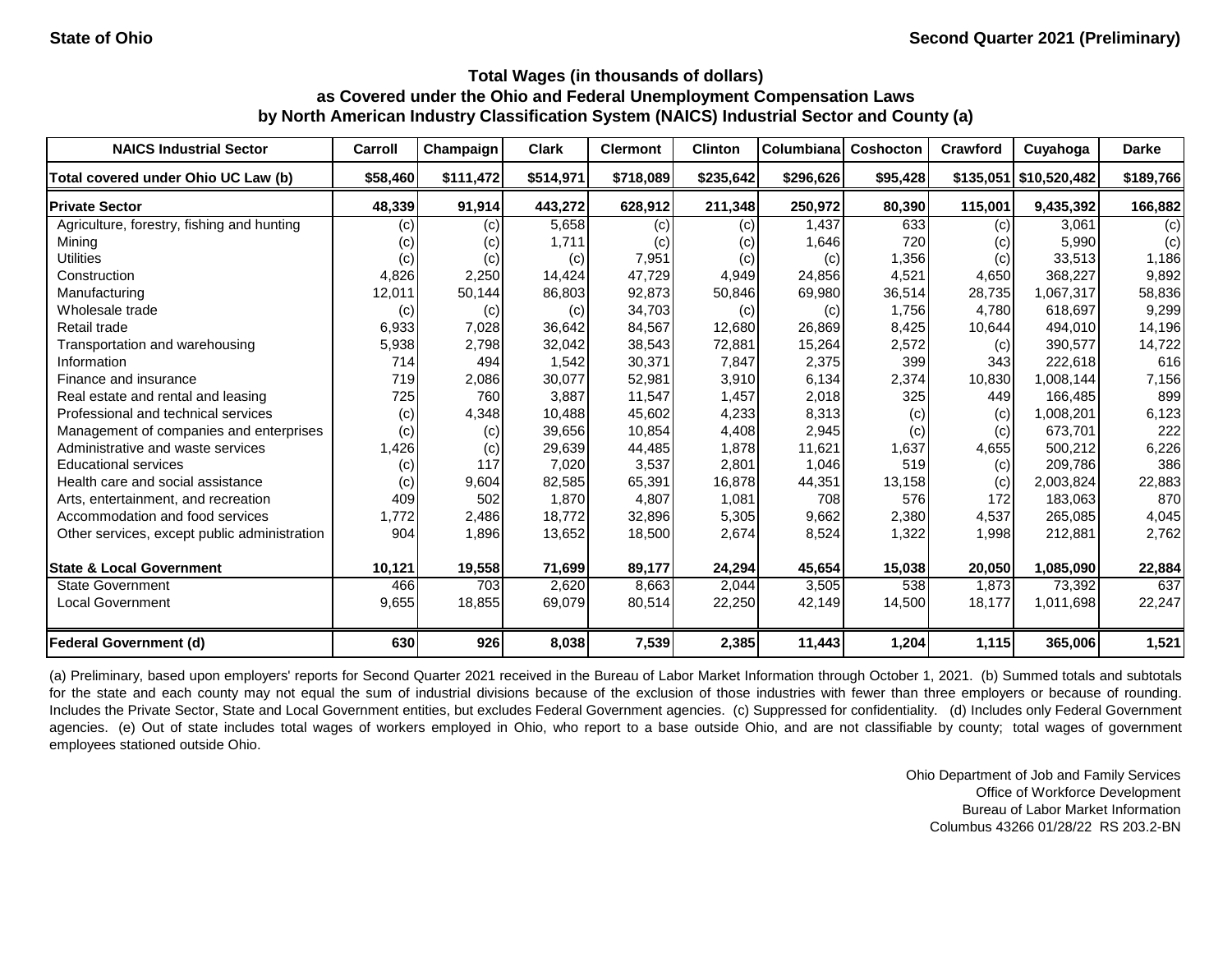| <b>NAICS Industrial Sector</b>               | <b>Defiance</b> | <b>Delaware</b> | Erie      | <b>Fairfield</b> | <b>Fayette</b> | <b>Franklin</b>        | <b>Fulton</b> | Gallia    | Geauga    | Greene    |
|----------------------------------------------|-----------------|-----------------|-----------|------------------|----------------|------------------------|---------------|-----------|-----------|-----------|
| Total covered under Ohio UC Law (b)          | \$165,998       | \$1,326,678     | \$376,347 | \$476,575        |                | \$109,590 \$11,120,641 | \$201,250     | \$112,082 | \$405.675 | \$807,086 |
| <b>Private Sector</b>                        | 142,503         | 1,204,996       | 318,000   | 392,618          | 92,210         | 9,223,162              | 175,313       | 94,207    | 366,354   | 693,933   |
| Agriculture, forestry, fishing and hunting   | 2,249           | (c)             | (c)       | 516              | 1,357          | 5,053                  | (c)           | (c)       | (c)       | (c)       |
| Mining                                       |                 | (c)             | (c)       | 28               |                | 3,665                  | (c)           | (c)       | (c)       | (c)       |
| <b>Utilities</b>                             | (c)             | 3,731           | (c)       | 7,473            | (c)            | 87,305                 | (c)           | 15,392    | (c)       | (c)       |
| Construction                                 | 3,799           | 66,034          | 14,759    | 38,474           | 4,126          | 524,191                | 15,260        | 5,630     | 34,447    | 22,324    |
| Manufacturing                                | 46,573          | 108,825         | 68,808    | 63,462           | 23,353         | 625,503                | 81,733        | 5,527     | 100,867   | 42,644    |
| Wholesale trade                              | (c)             | 50,751          | 15,394    | 15,460           | (c)            | 501,468                | 15,623        | 788       | 36,816    | 22,589    |
| Retail trade                                 | 18,074          | 96,811          | 37,516    | 49,322           | 13,778         | 614,205                | 11,661        | 10,172    | 37,842    | 79,292    |
| Transportation and warehousing               | 9,580           | 32,313          | (c)       | 10,228           | 17,065         | 712,583                | (c)           | 3,855     | (c)       | (c)       |
| Information                                  | 1,843           | 11,054          | 4,665     | 2,091            | 387            | 314,743                | 309           | 524       | 1,921     | 8,134     |
| Finance and insurance                        | 9,746           | 139,045         | 12,176    | 12,439           | 2,010          | 1,066,163              | 3,507         | 4,027     | 10,482    | 23,302    |
| Real estate and rental and leasing           | 842             | 13,713          | 1,934     | 6,640            | 451            | 176,000                | 1,046         | 389       | 2,448     | 5,884     |
| Professional and technical services          | 2,135           | 133,196         | 10,613    | 17,527           | (c)            | 1,039,539              | 3,244         | (c)       | 18,703    | 278,125   |
| Management of companies and enterprises      | 1,068           | 270,449         | 4,345     | 4,036            | (c)            | 775,912                | 892           | (c)       | 5,127     | 15,055    |
| Administrative and waste services            | 5,598           | 41,188          | 7,784     | 24,116           | 2,420          | 574,358                | 4,153         | 1,105     | 25,448    | 15,962    |
| <b>Educational services</b>                  | 1,848           | 10,596          | 1,384     | 1,880            | (c)            | 134,328                | (c)           | (c)       | 6,937     | 21,572    |
| Health care and social assistance            | 23,394          | 119,185         | 58,636    | 94,401           | (c)            | 1,402,455              | (c)           | (c)       | 47,419    | 87,413    |
| Arts, entertainment, and recreation          | 769             | 20,400          | 28,504    | 1,873            | 314            | 94,555                 | 1,049         | 107       | 2,319     | 2,972     |
| Accommodation and food services              | 6,039           | 56,000          | 27,759    | 27,543           | 4,732          | 315,740                | 3,727         | 4,151     | 11,293    | 37,507    |
| Other services, except public administration | 2,915           | 26,458          | 6,596     | 15,108           | 2,518          | 255,396                | 2,890         | 1,810     | 10,809    | 11,919    |
| <b>State &amp; Local Government</b>          | 23,495          | 121,682         | 58,347    | 83,957           | 17,380         | 1,897,479              | 25,937        | 17,875    | 39,321    | 113,153   |
| <b>State Government</b>                      | 1,120           | 6,493           | 11,698    | 9,650            | 527            | 1,067,470              | 1,778         | 3,237     | 2,594     | 38,400    |
| <b>Local Government</b>                      | 22,375          | 115,189         | 46,649    | 74,307           | 16,853         | 830,009                | 24,159        | 14,638    | 36,727    | 74,753    |
| <b>Federal Government (d)</b>                | 1,313           | 4,125           | 4,760     | 4,098            | 768            | 282,509                | 1,344         | 885       | 1,536     | 416,046   |

(a) Preliminary, based upon employers' reports for Second Quarter 2021 received in the Bureau of Labor Market Information through October 1, 2021. (b) Summed totals and subtotals for the state and each county may not equal the sum of industrial divisions because of the exclusion of those industries with fewer than three employers or because of rounding. Includes the Private Sector, State and Local Government entities, but excludes Federal Government agencies. (c) Suppressed for confidentiality. (d) Includes only Federal Government agencies. (e) Out of state includes total wages of workers employed in Ohio, who report to a base outside Ohio, and are not classifiable by county; total wages of government employees stationed outside Ohio.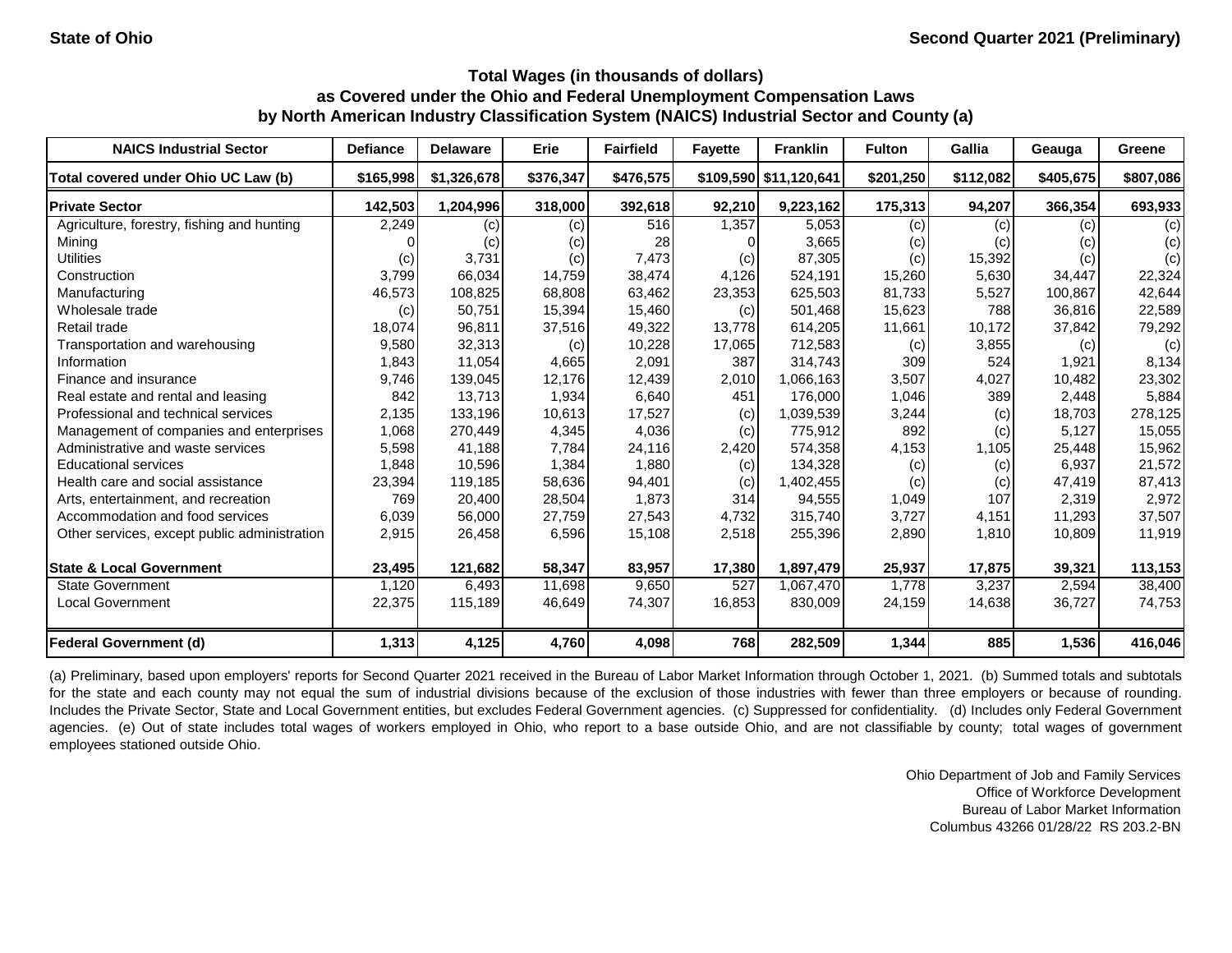| <b>NAICS Industrial Sector</b>               | <b>Guernsey</b> | <b>Hamilton</b> | <b>Hancock</b> | <b>Hardin</b> | Harrison | Henry     | <b>Highland</b> | <b>Hocking</b> | <b>Holmes</b> | <b>Huron</b> |
|----------------------------------------------|-----------------|-----------------|----------------|---------------|----------|-----------|-----------------|----------------|---------------|--------------|
| Total covered under Ohio UC Law (b)          | \$154,283       | \$7,929,209     | \$633,367      | \$76,271      | \$37,453 | \$120,326 | \$107,143       | \$61,274       | \$226,107     | \$237,611    |
| <b>Private Sector</b>                        | 132,168         | 7,290,810       | 594,683        | 62,779        | 29,997   | 99,516    | 82,822          | 42,262         | 208,963       | 210,714      |
| Agriculture, forestry, fishing and hunting   | 337             | 5,823           | (c)            | (c)           | 128      | (c)       | 381             | (c)            | 1,869         | 2,765        |
| Mining                                       | 8,659           | 2,553           | (c)            | (c)           | 1,457    | (c)       | 388             | (c)            | 565           | ΩI           |
| <b>Utilities</b>                             | 1,356           | 32,869          | 2,147          | 1,038         | (c)      | 343       | 1,081           | (c)            | 2,071         | (c)          |
| Construction                                 | 6,531           | 372,320         | 18,745         | 1,131         | 1,397    | 11,523    | 5,041           | 3,314          | 30,212        | 27,866       |
| Manufacturing                                | 37,686          | 959,109         | 185,951        | 20,721        | 6,572    | 45,815    | 21,346          | 11,168         | 91,413        | 76,806       |
| Wholesale trade                              | 6,020           | 443,277         | 27,388         | 2,730         | (c)      | 3,026     | 2,750           | 850            | 11,498        | (c)          |
| Retail trade                                 | 11,416          | 353,636         | 32,460         | 5,250         | 1,460    | 7,907     | 19,172          | 6,279          | 24,496        | 16,213       |
| Transportation and warehousing               | 10,952          | 154,379         | 69,869         | 1,880         | 4,085    | 6,188     | 1,349           | (c)            | 11,065        | 16,870       |
| Information                                  | 492             | 186,428         | 3,039          | 223           | 684      | 950       | 524             | 415            | 780           | 1,628        |
| Finance and insurance                        | 2,617           | 727,732         | 11,824         | 2,711         | 483      | 3,040     | 6,909           | 1,181          | 5,643         | 5,347        |
| Real estate and rental and leasing           | 722             | 120,273         | 4,045          | 197           | 1,130    | 859       | 562             | 1,273          | 1,925         | 1,418        |
| Professional and technical services          | 6,478           | 875,658         | 26,505         | 1,478         | 1,053    | 1,613     | (c)             | (c)            | 4,523         | 3,459        |
| Management of companies and enterprises      | (c)             | 720,266         | 84,518         |               | (c)      |           | (c)             | (c)            | (c)           | 241          |
| Administrative and waste services            | (c)             | 369,309         | 15,787         | 420           | (c)      | 1,290     | 2,324           | 1,665          | (c)           | 3,716        |
| <b>Educational services</b>                  | 357             | 102,214         | 9,624          | (c)           |          | 142       | 268             | 369            | (c)           | 1,242        |
| Health care and social assistance            | 26,194          | 1,338,271       | 73,884         | (c)           | 3,495    | 11,109    | 12,950          | 6,171          | (c)           | 28,223       |
| Arts, entertainment, and recreation          | 282             | 163,550         | 1,234          | 146           | (c)      | 120       | 360             | 257            | 353           | 778          |
| Accommodation and food services              | 7,587           | 215,259         | 17,864         | 3,104         | (c)      | 2,116     | 3,753           | 6,004          | 6,270         | 6,947        |
| Other services, except public administration | 2,157           | 147,884         | 9,110          | 1,230         | 2,479    | 2,079     | 1,669           | 1,278          | 3,640         | 4,684        |
| <b>State &amp; Local Government</b>          | 22,115          | 638,399         | 38,684         | 13,492        | 7,456    | 20,810    | 24,321          | 19,012         | 17,144        | 26,897       |
| State Government                             | 6,288           | 126,088         | 2,665          | 491           | 616      | 514       | 1,195           | 2,403          | 567           | 1,059        |
| <b>Local Government</b>                      | 15,827          | 512,311         | 36,019         | 13,001        | 6,840    | 20,296    | 23,126          | 16,609         | 16,577        | 25,838       |
| <b>Federal Government (d)</b>                | 1,845           | 195,483         | 2,464          | 913           | 617      | 942       | 1,406           | 575            | 992           | 1,908        |

(a) Preliminary, based upon employers' reports for Second Quarter 2021 received in the Bureau of Labor Market Information through October 1, 2021. (b) Summed totals and subtotals for the state and each county may not equal the sum of industrial divisions because of the exclusion of those industries with fewer than three employers or because of rounding. Includes the Private Sector, State and Local Government entities, but excludes Federal Government agencies. (c) Suppressed for confidentiality. (d) Includes only Federal Government agencies. (e) Out of state includes total wages of workers employed in Ohio, who report to a base outside Ohio, and are not classifiable by county; total wages of government employees stationed outside Ohio.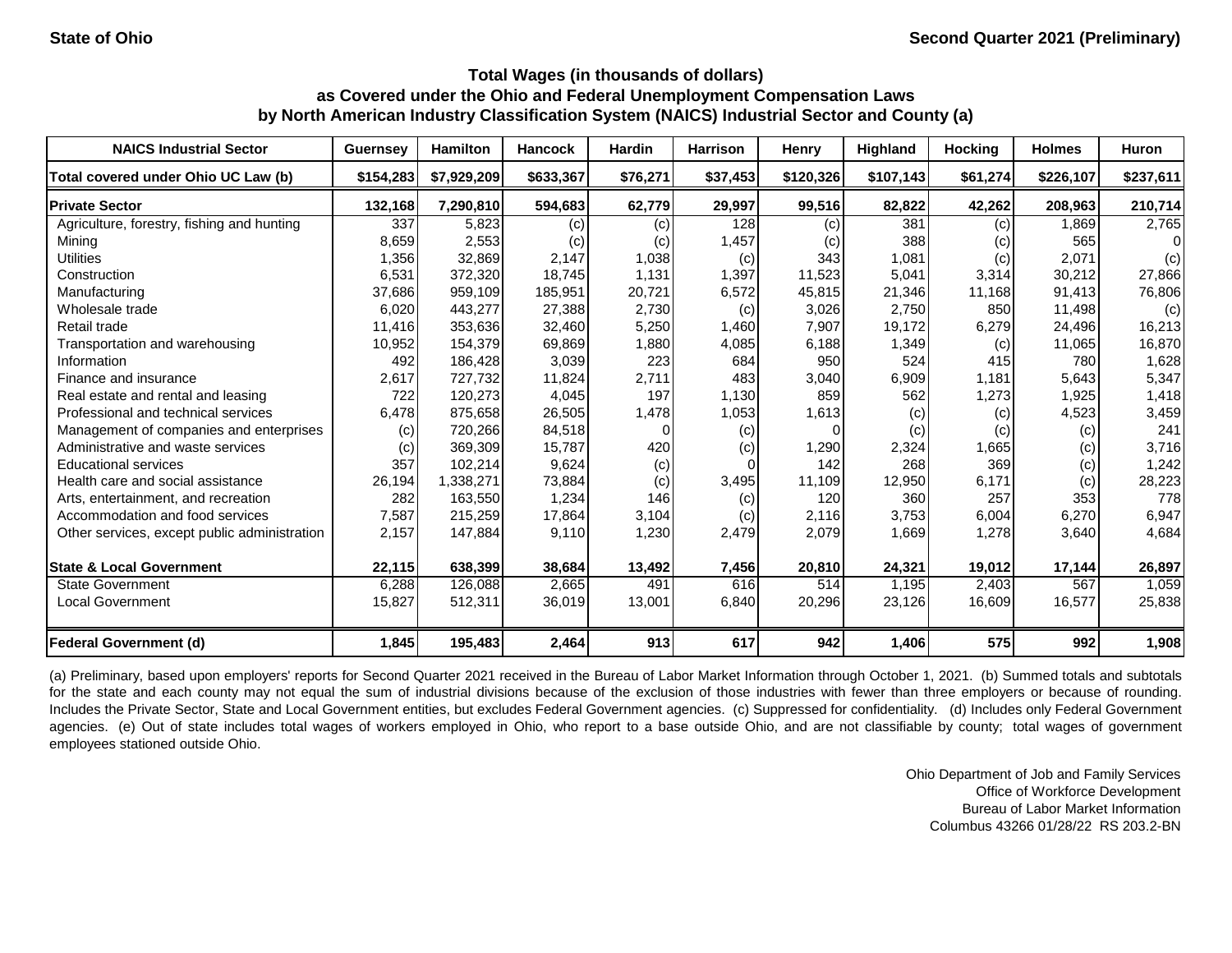| <b>NAICS Industrial Sector</b>               | <b>Jackson</b> | <b>Jefferson</b> | Knox      | Lake        | <b>Lawrence</b> | Licking   | Logan     | Lorain      | Lucas       | <b>Madison</b> |
|----------------------------------------------|----------------|------------------|-----------|-------------|-----------------|-----------|-----------|-------------|-------------|----------------|
| Total covered under Ohio UC Law (b)          | \$97,417       | \$211,293        | \$214,230 | \$1,164,839 | \$135,620       | \$812,381 | \$208,498 | \$1,090,273 | \$2,508,584 | \$209,607      |
| <b>Private Sector</b>                        | 81,283         | 176,185          | 184,985   | 1,025,384   | 106,537         | 710,189   | 184,919   | 916,738     | 2,157,917   | 170,205        |
| Agriculture, forestry, fishing and hunting   | 354            | (c)              | 707       | 9,614       | (c)             | 9,448     | (c)       | (c)         | 2,146       | 2,083          |
| Mining                                       | 164            | (c)              | 1,161     | 3,700       | (c)             | 481       | (c)       | (c)         | 3,679       | 0              |
| <b>Utilities</b>                             | 879            | 15,559           | 761       | 26,648      | 2,733           | (c)       | 635       | 5,548       | 9,080       | $\Omega$       |
| Construction                                 | 6,834          | (c)              | 15,896    | 60,472      | (c)             | 48,855    | 7,128     | 56.711      | 135.002     | 8,566          |
| Manufacturing                                | 30,429         | 20,163           | 57,291    | 334,129     | (c)             | 100,415   | 74,869    | 246,837     | 462,254     | 47,754         |
| Wholesale trade                              | 1,573          | 5,931            | 5,978     | 58,102      | 2,435           | 20,576    | 3,823     | 56,179      | 98,368      | 4,839          |
| Retail trade                                 | 9,423          | 19,117           | 16,025    | 105,666     | 11,947          | 70,734    | 13,031    | 98,208      | 184,564     | 16,617         |
| Transportation and warehousing               | 2,343          | 18,099           | 2,652     | 12,516      | 9,047           | (c)       | 24,048    | 28,337      | 80,849      | 48,313         |
| Information                                  | 483            | 1,567            | 1,396     | 12,214      | 911             | 4,796     | 665       | 7,019       | 25,056      | 338            |
| Finance and insurance                        | 2,706          | 2,536            | 5,559     | 28,738      | 2.179           | 40,226    | 3,431     | 23,569      | 93,952      | 2,067          |
| Real estate and rental and leasing           | 587            | 1,953            | 1,405     | 10,037      | 1,647           | 5,283     | 3,829     | 7,665       | 31,230      | 920            |
| Professional and technical services          | 1,116          | (c)              | 5,349     | 50,685      | 2,854           | 39,373    | (c)       | 38,605      | 128.567     | 12,369         |
| Management of companies and enterprises      | 396            | (c)              | 1,391     | 62,213      | 1,321           | 35,206    | (c)       | 42,242      | 102,718     | $\Omega$       |
| Administrative and waste services            | 3,582          | 7,252            | 5,733     | 45,395      | 10,113          | 26,748    | 7,325     | 48,048      | 103,412     | 6,994          |
| <b>Educational services</b>                  | (c)            | 8,301            | 16,029    | 10,404      | 398             | 17,215    | 218       | 25,834      | 25,276      | (c)            |
| Health care and social assistance            | (c)            | 44,719           | 36,004    | 121,966     | 26,418          | 78,109    | 22,699    | 151,851     | 512,269     | (c)            |
| Arts, entertainment, and recreation          | 117            | 1,033            | 640       | 5,964       | 181             | 4,632     | 1,006     | 6,562       | 22,301      | 179            |
| Accommodation and food services              | 3,639          | 6,418            | 6,951     | 42,681      | 5,555           | 25,081    | 7,336     | 40,275      | 89,050      | 5,945          |
| Other services, except public administration | 1,028          | 3,600            | 4,058     | 24,241      | 2,886           | 26,368    | 2,131     | 21,881      | 48,142      | 2,109          |
| <b>State &amp; Local Government</b>          | 16,134         | 35,108           | 29,245    | 139,455     | 29,083          | 102,192   | 23,579    | 173,535     | 350,667     | 39,402         |
| <b>State Government</b>                      | 2,109          | 1,022            | 3,536     | 1,180       | 2,340           | 15,614    | 967       | 17,513      | 104,819     | 18,862         |
| <b>Local Government</b>                      | 14,025         | 34,086           | 25,709    | 138,275     | 26,743          | 86,578    | 22,612    | 156,022     | 245,848     | 20,540         |
| <b>Federal Government (d)</b>                | 1,028          | 2,553            | 1,697     | 7,749       | 1,976           | 7,362     | 2,269     | 32,459      | 35,216      | 1,317          |

(a) Preliminary, based upon employers' reports for Second Quarter 2021 received in the Bureau of Labor Market Information through October 1, 2021. (b) Summed totals and subtotals for the state and each county may not equal the sum of industrial divisions because of the exclusion of those industries with fewer than three employers or because of rounding. Includes the Private Sector, State and Local Government entities, but excludes Federal Government agencies. (c) Suppressed for confidentiality. (d) Includes only Federal Government agencies. (e) Out of state includes total wages of workers employed in Ohio, who report to a base outside Ohio, and are not classifiable by county; total wages of government employees stationed outside Ohio.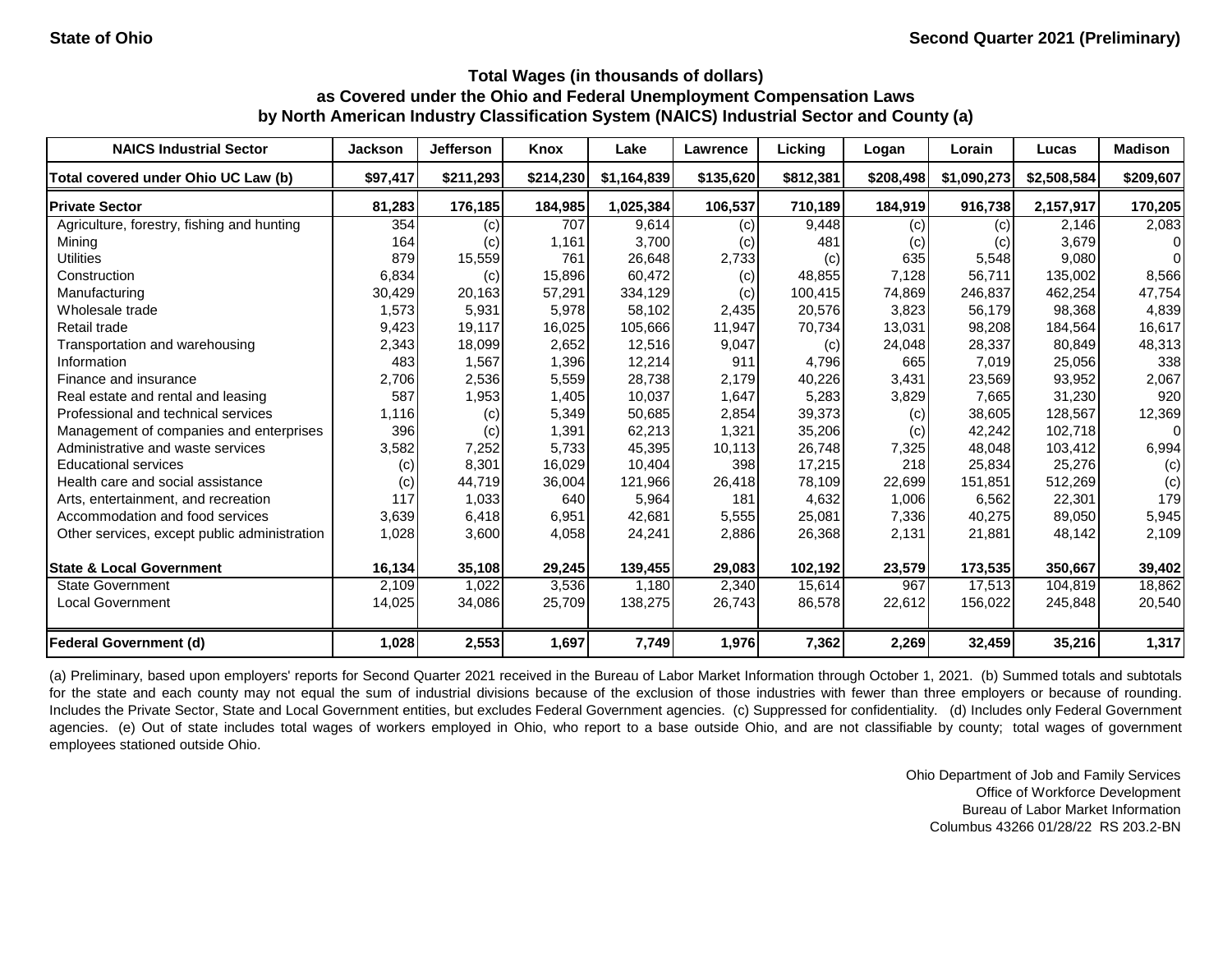| <b>NAICS Industrial Sector</b>               | <b>Mahoning</b> | <b>Marion</b> | <b>Medina</b> | <b>Meigs</b> | <b>Mercer</b> | Miami     | <b>Monroe</b> | Montgomery  | Morgan   | <b>Morrow</b> |
|----------------------------------------------|-----------------|---------------|---------------|--------------|---------------|-----------|---------------|-------------|----------|---------------|
| Total covered under Ohio UC Law (b)          | \$984,344       | \$271,618     | \$712,678     | \$31,614     | \$203,228     | \$477,239 | \$34,091      | \$3,067,332 | \$26,953 | \$50,018      |
| <b>Private Sector</b>                        | 846,618         | 225,254       | 633,349       | 21,121       | 175,190       | 419,580   | 25,021        | 2,725,995   | 20,689   | 35,609        |
| Agriculture, forestry, fishing and hunting   | 1,335           | (c)           | 1,790         | (c)          | (c)           | 744       | 174           | 1,983       | 100      | 540           |
| Mining                                       | 2,532           | (c)           | 146           | (c)          | (c)           | 944       | 2,395         | 396         | 436      | 123           |
| <b>Utilities</b>                             | 8,553           | 2,377         | 1,733         | 530          | (c)           | (c)       | 1,363         | 14,029      | 357      | (c)           |
| Construction                                 | 69,112          | 6,476         | 64,357        | 2.713        | 15,245        | 26,616    | 6,549         | 141.957     | 828      | 4,395         |
| Manufacturing                                | 118,431         | 80,691        | 126,172       | 1,103        | 68,848        | 150,326   | 1,739         | 400,309     | 6,544    | 9,202         |
| Wholesale trade                              | 56,977          | 11,289        | 55,828        | 341          | (c)           | (c)       | 792           | 136,235     | 3,892    | 1,661         |
| Retail trade                                 | 96,328          | 23,709        | 73,832        | 4,527        | 14,595        | 38,890    | 1,672         | 197,729     | 1,410    | 4,592         |
| Transportation and warehousing               | 36,624          | 10,227        | 30,204        | 634          | 17,388        | 26,640    | 3,588         | 119,876     | 51       | (c)           |
| Information                                  | 12,160          | 1,806         | 4,715         | 166          | 1,389         | 1,036     | 75            | 96,394      | 162      | 133           |
| Finance and insurance                        | 27,546          | 5,228         | 21,556        | 1,075        | 8,088         | 10,297    | 905           | 192,670     | 755      | 867           |
| Real estate and rental and leasing           | 8,296           | 5,081         | 5,932         | 694          | 503           | 1,971     | 478           | 33,992      | 21       | 418           |
| Professional and technical services          | 39,123          | 2,767         | 36,498        | (c)          | 4,704         | 17,566    | 1,068         | 242,187     | 380      | (c)           |
| Management of companies and enterprises      | 19,682          | 2,438         | 70,866        | (c)          | (c)           | 10,006    | $\Omega$      | 58,951      |          | (c)           |
| Administrative and waste services            | 53,311          | 9,891         | 25,737        | 959          | (c)           | 16,987    | 576           | 124,582     | 473      | 1,896         |
| <b>Educational services</b>                  | 4,193           | 260           | 4,281         | 173          | 276           | 2,306     | (c)           | 78,808      | (c)      | 47            |
| Health care and social assistance            | 222,448         | 49,059        | 64,368        | 4,177        | 14,701        | 50,436    | (c)           | 707,138     | (c)      | 5,491         |
| Arts, entertainment, and recreation          | 6,231           | 504           | 4,387         | (c)          | 352           | 1,158     | (c)           | 14,802      | (c)      | 549           |
| Accommodation and food services              | 41,688          | 7,738         | 25,919        | (c)          | 4,578         | 16,162    | (c)           | 104,537     | (c)      | 1,715         |
| Other services, except public administration | 22,047          | 3,869         | 15,027        | 634          | 4,327         | 9,746     | 379           | 59,420      | 163      | 637           |
| <b>State &amp; Local Government</b>          | 137,726         | 46,364        | 79,329        | 10,493       | 28,038        | 57,659    | 9,070         | 341,337     | 6,264    | 14,409        |
| <b>State Government</b>                      | 33,595          | 9,925         | 1,487         | 478          | 1,763         | 1,927     | 465           | 17,410      | 730      | 953           |
| <b>Local Government</b>                      | 104,131         | 36,439        | 77,842        | 10,015       | 26,275        | 55,732    | 8,605         | 323,927     | 5,534    | 13,456        |
| <b>Federal Government (d)</b>                | 22,146          | 1,786         | 6,833         | 765          | 1,484         | 3,187     | 687           | 96,124      | 651      | 683           |

(a) Preliminary, based upon employers' reports for Second Quarter 2021 received in the Bureau of Labor Market Information through October 1, 2021. (b) Summed totals and subtotals for the state and each county may not equal the sum of industrial divisions because of the exclusion of those industries with fewer than three employers or because of rounding. Includes the Private Sector, State and Local Government entities, but excludes Federal Government agencies. (c) Suppressed for confidentiality. (d) Includes only Federal Government agencies. (e) Out of state includes total wages of workers employed in Ohio, who report to a base outside Ohio, and are not classifiable by county; total wages of government employees stationed outside Ohio.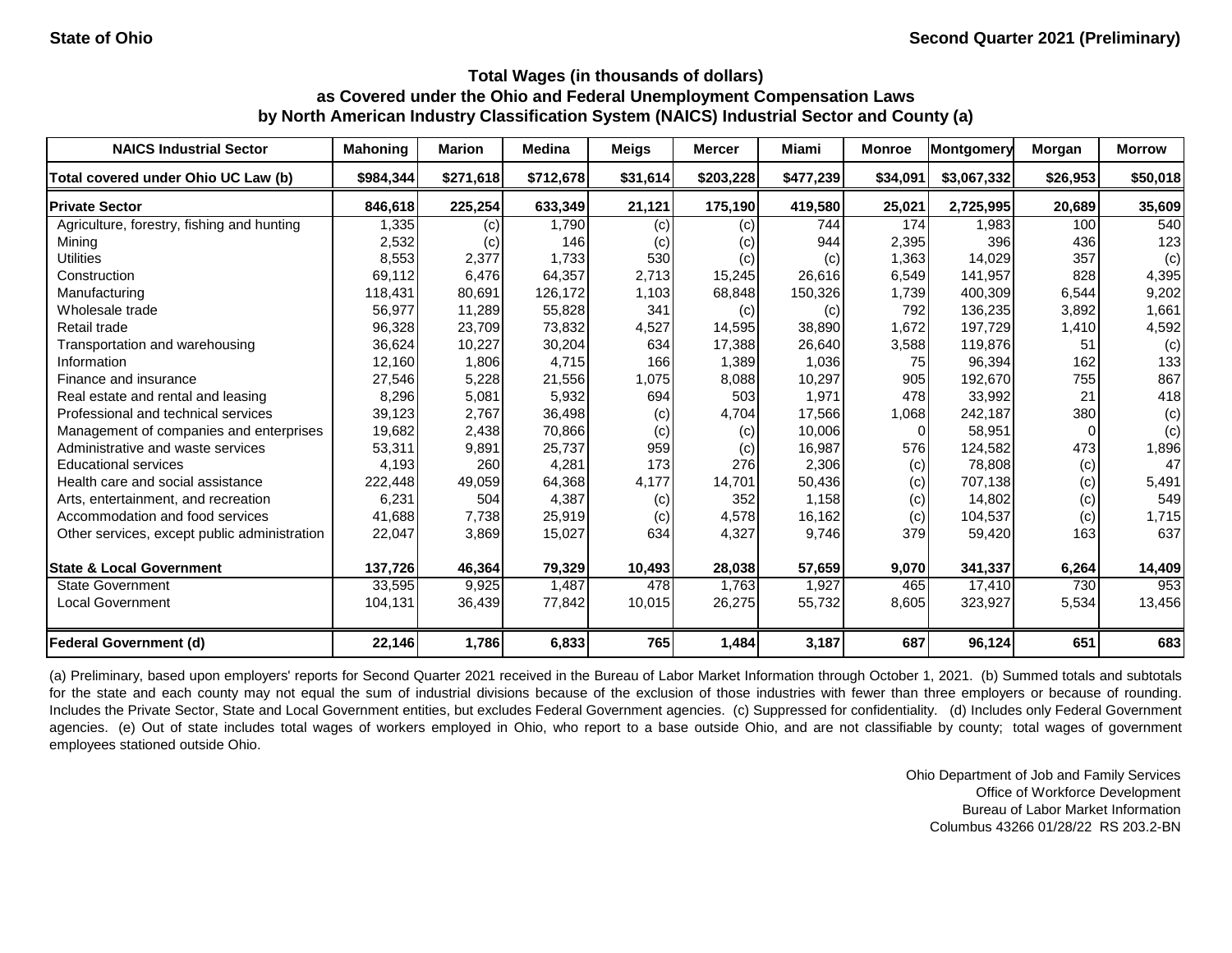| <b>NAICS Industrial Sector</b>               | <b>Muskingum</b> | <b>Noble</b> | <b>Ottawa</b> | Paulding | Perry    | Pickaway  | <b>Pike</b> | Portage   | <b>Preble</b> | <b>Putnam</b> |
|----------------------------------------------|------------------|--------------|---------------|----------|----------|-----------|-------------|-----------|---------------|---------------|
| Total covered under Ohio UC Law (b)          | \$378,108        | \$30,206     | \$152,564     | \$46,317 | \$61,857 | \$172,488 | \$127,327   | \$646,827 | \$124,806     | \$124,781     |
| <b>Private Sector</b>                        | 327,495          | 18,582       | 128,749       | 36,057   | 46,928   | 125,255   | 110,709     | 505,007   | 107,362       | 108,291       |
| Agriculture, forestry, fishing and hunting   | 197              | $\Omega$     | 808           | (c)      | 153      | 1,765     | 245         | 1,636     | (c)           | 1,093         |
| Mining                                       | 19,309           | 2,326        | 1,979         | (c)      | 1,913    | 562       | 280         | 3,023     | (c)           | 286           |
| <b>Utilities</b>                             | 5,098            | (c)          | (c)           | (c)      | 527      | 901       | (c)         | (c)       | (c)           | (c)           |
| Construction                                 | 15,900           | 1,063        | 10,371        | 1,006    | 10,835   | 14,610    | 5,014       | 30,779    | 5,107         | 11,282        |
| Manufacturing                                | 41,713           | 3,147        | 28,273        | 13,579   | 8,803    | 34,778    | 5,766       | 154.828   | 60,310        | 51,204        |
| Wholesale trade                              | 10,114           | (c)          | (c)           | (c)      | 1,481    | 5,329     | (c)         | 53,707    | (c)           | 6,272         |
| Retail trade                                 | 36,316           | 1,570        | 12,850        | 2,344    | 4,561    | 11,841    | 7,159       | 57,995    | 8,772         | 7,749         |
| Transportation and warehousing               | 25,364           | 2,105        | 4.171         | 3,372    | 468      | 8,002     | 7,104       | (c)       | 5,505         | (c)           |
| Information                                  | 7,309            | 198          | 319           | 150      | 173      | 566       | 322         | 6,020     | 133           | 775           |
| Finance and insurance                        | 11,135           | (c)          | 4,240         | 936      | 1.743    | 3,445     | 2,338       | 11,151    | 2,373         | 4,524         |
| Real estate and rental and leasing           | 2,808            | (c)          | 1,140         | 57       | 119      | 1,234     | 512         | 5.101     | 453           | 322           |
| Professional and technical services          | 12,928           | 1,727        | (c)           | (c)      | 1,362    | 2,939     | (c)         | 31,173    | (c)           | (c)           |
| Management of companies and enterprises      | 2,064            | (c)          | (c)           | (c)      | 2,449    | 1,691     | (c)         | 16,034    | (c)           | (c)           |
| Administrative and waste services            | 10,262           | (c)          | 2,348         | 757      | 1,628    | 5,351     | 46,920      | 12,715    | 2,149         | 2,703         |
| <b>Educational services</b>                  | 5,189            |              | (c)           | (c)      | 301      | (c)       | 192         | 5,305     | (c)           | 582           |
| Health care and social assistance            | 96,346           | 2,200        | (c)           | (c)      | 7,115    | (c)       | 16,046      | 50,843    | (c)           | 11,001        |
| Arts, entertainment, and recreation          | 1,293            | (c)          | 5,021         | (c)      | 127      | 546       | (c)         | 2,728     | 88            | 408           |
| Accommodation and food services              | 14,731           | (c)          | 13,387        | (c)      | 1,898    | 5,988     | (c)         | 23,947    | 4,014         | 2,519         |
| Other services, except public administration | 9,421            | 388          | 2,862         | 500      | 1,270    | 5,098     | 1,058       | 11,447    | 1,826         | 1,580         |
| <b>State &amp; Local Government</b>          | 50,613           | 11,624       | 23,815        | 10,260   | 14,929   | 47,233    | 16,618      | 141,820   | 17,444        | 16,490        |
| State Government                             | 3,355            | 6,656        | 2,231         | 433      | 585      | 20,921    | 1,226       | 70,157    | 721           | 595           |
| <b>Local Government</b>                      | 47,258           | 4,968        | 21,584        | 9,827    | 14,344   | 26,312    | 15,392      | 71,663    | 16,723        | 15,895        |
| <b>Federal Government (d)</b>                | 3,412            | 219          | 5,669         | 652      | 844      | 1,447     | 1,108       | 5,732     | 1,075         | 971           |

(a) Preliminary, based upon employers' reports for Second Quarter 2021 received in the Bureau of Labor Market Information through October 1, 2021. (b) Summed totals and subtotals for the state and each county may not equal the sum of industrial divisions because of the exclusion of those industries with fewer than three employers or because of rounding. Includes the Private Sector, State and Local Government entities, but excludes Federal Government agencies. (c) Suppressed for confidentiality. (d) Includes only Federal Government agencies. (e) Out of state includes total wages of workers employed in Ohio, who report to a base outside Ohio, and are not classifiable by county; total wages of government employees stationed outside Ohio.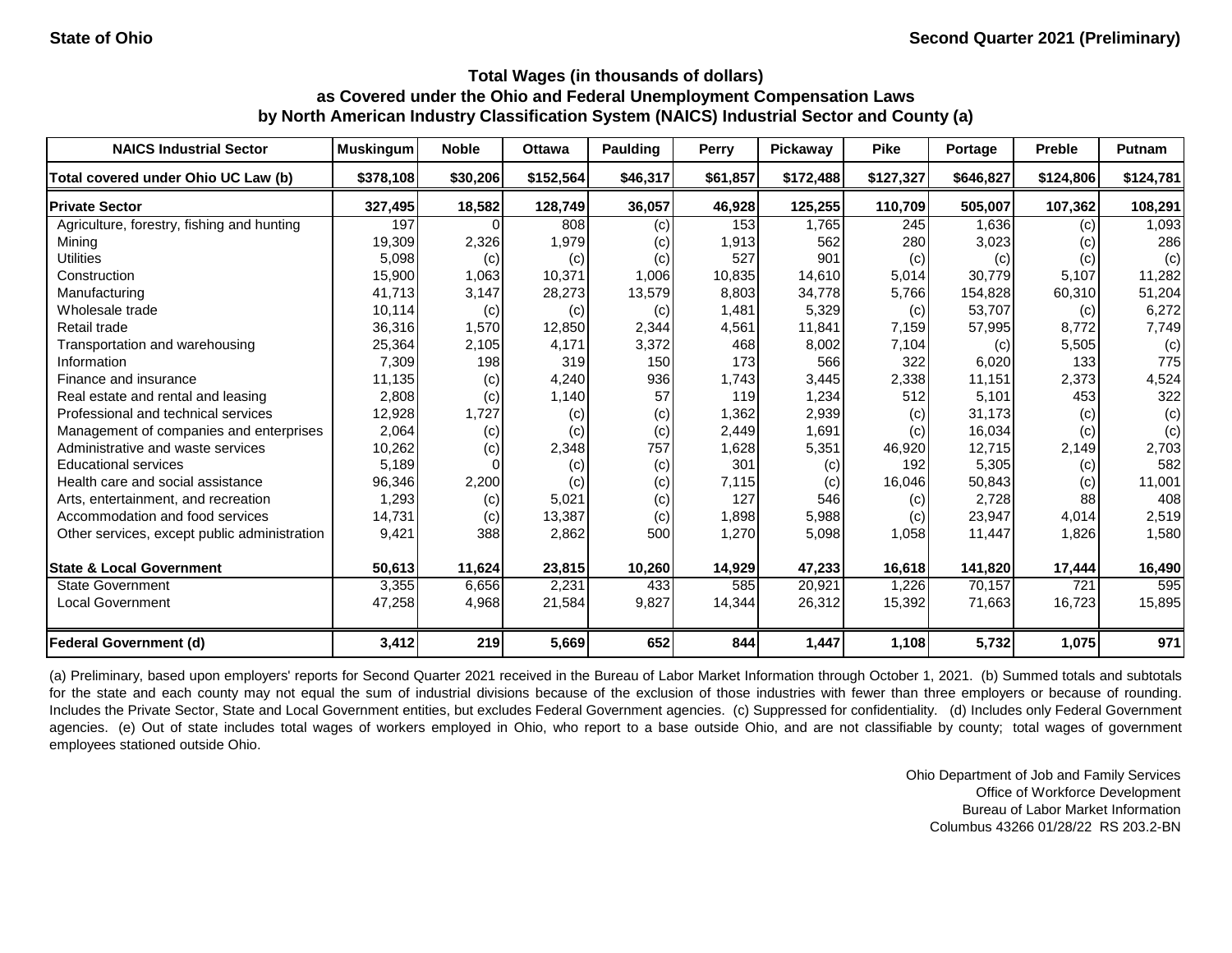| <b>NAICS Industrial Sector</b>               | <b>Richland</b> | <b>Ross</b> | <b>Sandusky</b>   | <b>Scioto</b> | <b>Seneca</b> | <b>Shelby</b> | <b>Stark</b> | <b>Summit</b> | <b>Trumbull</b> | <b>Tuscarawas</b> |
|----------------------------------------------|-----------------|-------------|-------------------|---------------|---------------|---------------|--------------|---------------|-----------------|-------------------|
| Total covered under Ohio UC Law (b)          | \$499,837       | \$326,864   | \$271,233         | \$251,392     | \$195,779     | \$345,299     | \$1,734,535  | \$3,444,567   | \$636,992       | \$380,594         |
| <b>Private Sector</b>                        | 419,729         | 267,607     | 238,717           | 189,872       | 167,265       | 317,647       | 1,532,663    | 3,088,808     | 540,201         | 325,067           |
| Agriculture, forestry, fishing and hunting   | (c)             | 793         | $\left( c\right)$ | (c)           | 896           | 1,619         | 1,951        | 2,094         | 1,056           | 1,195             |
| Mining                                       | (c)             | 206         | (c)               | (c)           | 2,474         |               | 5,270        | 1,600         | 763             | 11,780            |
| <b>Utilities</b>                             | 3,509           | 3,607       | 1,129             | 1,823         | 2,055         | (c)           | 14,195       | 38,291        | 3,809           | 1,982             |
| Construction                                 | 30,569          | 9,528       | 12.755            | 7.783         | 14,189        | 21,915        | 107,319      | 186,179       | 33.933          | 19,795            |
| Manufacturing                                | 122,803         | 73,180      | 113,492           | 20,829        | 58.768        | 194,379       | 359,537      | 392.631       | 121.621         | 107,499           |
| Wholesale trade                              | 19,146          | 7,283       | 6,259             | 4,886         | 10,108        | 14,356        | 81,972       | 212,221       | 28,495          | 15,416            |
| Retail trade                                 | 48,499          | 31,792      | 19,039            | 22,668        | 16,657        | 13,583        | 145,306      | 263,104       | 77,716          | 31,440            |
| Transportation and warehousing               | 21,515          | 11,902      | 9,038             | 5,632         | 5,846         | (c)           | 38,949       | 133,446       | 32,388          | 9,977             |
| Information                                  | 4,788           | 2,790       | 1,416             | 1,198         | 965           | 1,083         | 16,867       | 96,953        | 3,331           | 2,435             |
| Finance and insurance                        | 13,321          | 7,420       | 6,702             | 3,725         | 5,943         | 5,332         | 87,875       | 183,293       | 17,609          | 12,188            |
| Real estate and rental and leasing           | 2,963           | 1,707       | 3,131             | 1,763         | 422           | 1,485         | 16,360       | 32,669        | 10,227          | 3,586             |
| Professional and technical services          | 9,926           | 4,299       | 4,140             | 7,123         | (c)           | 6,097         | 93,724       | 233,417       | 11.788          | 13,222            |
| Management of companies and enterprises      | 1,783           | 2,228       | 6,055             | 933           | (c)           | 258           | 33,043       | 342,316       | 8,196           | 1,560             |
| Administrative and waste services            | 22,137          | 7,986       | 7,736             | 4,074         | 3,609         | 9,384         | 75,931       | 133,121       | 30,081          | 20,694            |
| <b>Educational services</b>                  | 3,783           | 332         | (c)               | 944           | 7,842         | (c)           | 20,529       | 30,834        | 4,084           | 862               |
| Health care and social assistance            | 82,811          | 84,937      | (c)               | 91,354        | 21,509        | (c)           | 310,670      | 620,387       | 109,077         | 47,333            |
| Arts, entertainment, and recreation          | 2,161           | 759         | 1,043             | 247           | 338           | 474           | 10,117       | 22,539        | 2,525           | 1,293             |
| Accommodation and food services              | 20,394          | 13,438      | 7,510             | 10,832        | 7,250         | 5,279         | 71,418       | 95,828        | 28,258          | 14,527            |
| Other services, except public administration | 8,932           | 3,418       | 4,650             | 3,883         | 3,380         | 5,492         | 41,631       | 67,886        | 15,243          | 8,282             |
| <b>State &amp; Local Government</b>          | 80,108          | 59,257      | 32,516            | 61,520        | 28,514        | 27,652        | 201,872      | 355,759       | 96,791          | 55,527            |
| <b>State Government</b>                      | 20,656          | 22,054      | 1,228             | 23,092        | 3,246         | 2,841         | 18,873       | 56,267        | 10,359          | 5,997             |
| <b>Local Government</b>                      | 59,452          | 37,203      | 31,288            | 38,428        | 25,268        | 24,811        | 182,999      | 299,492       | 86,432          | 49,530            |
| <b>Federal Government (d)</b>                | 9,864           | 31,209      | 1,693             | 2,762         | 1,706         | 1,010         | 17,582       | 37,018        | 8,017           | 4,097             |

(a) Preliminary, based upon employers' reports for Second Quarter 2021 received in the Bureau of Labor Market Information through October 1, 2021. (b) Summed totals and subtotals for the state and each county may not equal the sum of industrial divisions because of the exclusion of those industries with fewer than three employers or because of rounding. Includes the Private Sector, State and Local Government entities, but excludes Federal Government agencies. (c) Suppressed for confidentiality. (d) Includes only Federal Government agencies. (e) Out of state includes total wages of workers employed in Ohio, who report to a base outside Ohio, and are not classifiable by county; total wages of government employees stationed outside Ohio.